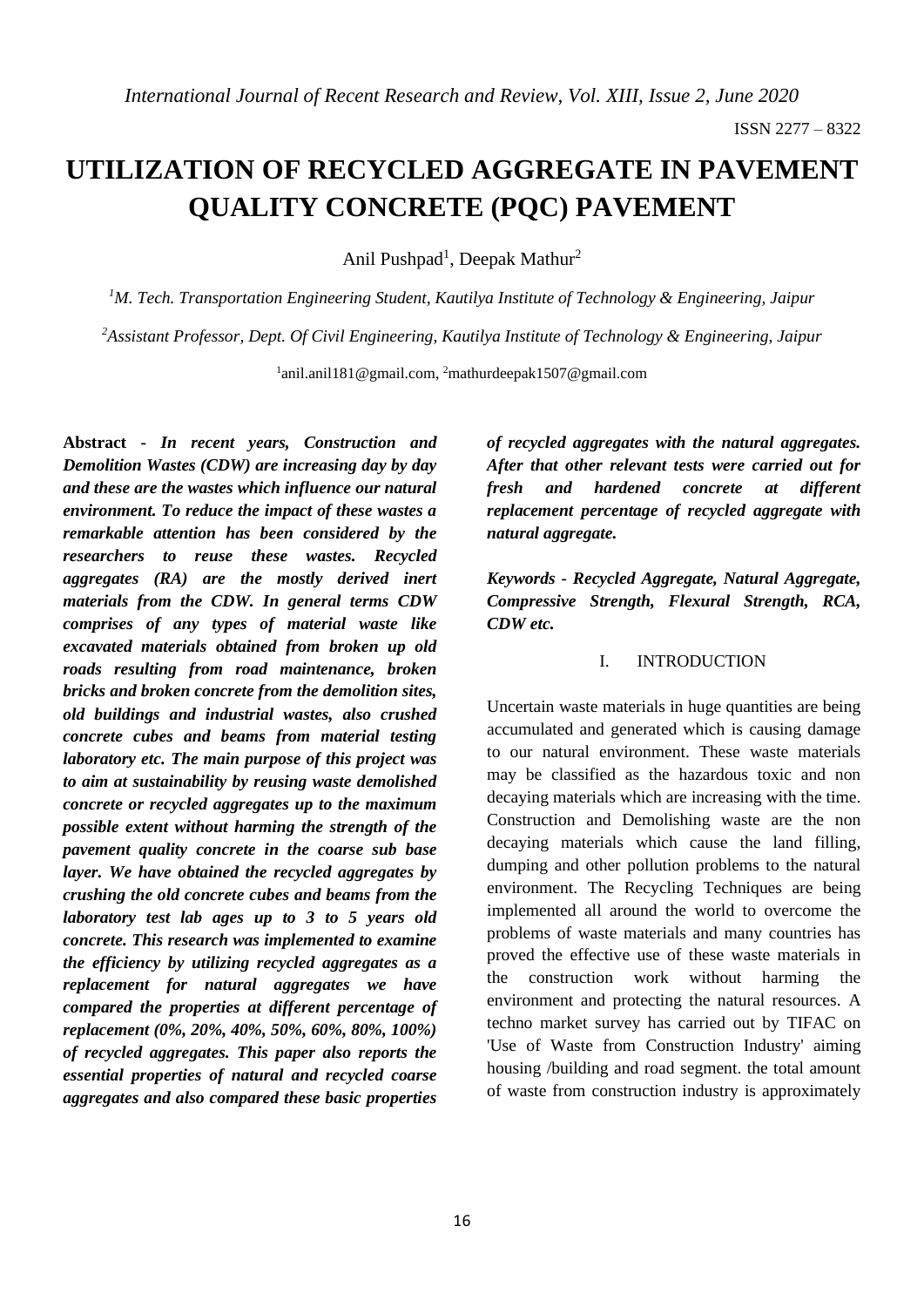12 to 14.7 million tons every year out of which 78 million tons are concrete and brick waste. compatible with discussion of survey, 70% of the respondents has given the justification for not accepting recycling of waste from industry because they are not conscious of the recycling techniques. While remaining 30% have specified that they are not even conscious of recycling possibilities. Furthermore, the other departments and industries admitted that presently, the BIS and other Codal provisions has not provided the provisions for the use of recycled material in the construction projects.

- *A. Objectives*
- ➢ To study properties of Natural aggregate and Recycled Aggregate.
- ➢ To study Compressive strength and Flexural Strength for Pavement Quality Concrete (PQC).
- $\triangleright$  To study fresh and hardened concrete mix.
- ➢ Specimen testing for flexural strength test after 7 days and 28 days For PQC.
- $\triangleright$  Specimen testing for compressive strength test after 7 days and 28 days for PQC.
- ➢ Analyzing the test results to determine and increase optimum percentage of replacement of recycled aggregate.

#### II. LITERATURE REVIEW

Jung-Ho Kim et.al. (2019)[1] Conducted research on the mechanical and hardness characteristics of concrete using recycled aggregate, after developing equipment to enhance the standard of recycled aggregate to extend the utilization of recycled aggregate for environmental improvements. Zhiming Ma et.al. (2019)[2] examined to analysis the studies on the strength of RAC in China, and so the shrinkage behaviour, chloride permeability, carbonation behaviour, and freeze-thaw resistance of RAC were introduced. Feras Al Adday et.al. (2019)[3] Studied by using of RCA in situ of natural coarse

aggregates in concrete mixes. they prepared 90 cubes with different ratio of RCA (0%, 30%, 45%, and 60%) with water cement ratio 0.4 and that they used 0% and 2.5% super plasticizer with different percentages of iron powder in situ of fine aggregate (10%, 15%, and 20%. K.Sabarinathan, R.Ashwathi(2019)[4] investigated the characteristics of Construction waste and obtaining a way out by using its reliable segments such it may be used as a basic material and Conservation the natural recourses like Coarse aggregate. Ammar Ben Nakhi and Jasem M. Alhumoud(2019)[5] studied the chloride diffusion of soaked concrete made with various percentages of recycled aggregate. The results indicate that the density and air content of recent concrete decreased with a rise in recycled aggregates content. Tianyu Xie et.al. (2018)[6] outlined the literature handling the mechanical properties (and the parameters influencing them) of RAC processed using coarse recycled concrete aggregates published between 1978 and 2017. So as to supply a comprehensive understanding of the behaviour of RAC, this review was taken under consideration over 200 published studies. Jagdish Kanungo, Dr. Hemant Sood (2018)[7] A respective evaluation of the experimental solution of the properties of Natural Aggregate Concrete and various replacement ratios of natural aggregates with recycled coarse aggregates was introduced in this paper. Mudasir Liaquat Shah et.al. (2018)[8] investigated the hardness properties of used (recycled) aggregates and Recycled Concrete Aggregate.

#### III. MATERIAL USED

#### *A. Fine Aggregate/sand*

River sand was purchased from the local sources and tested for water absorption of .070%, specific gravity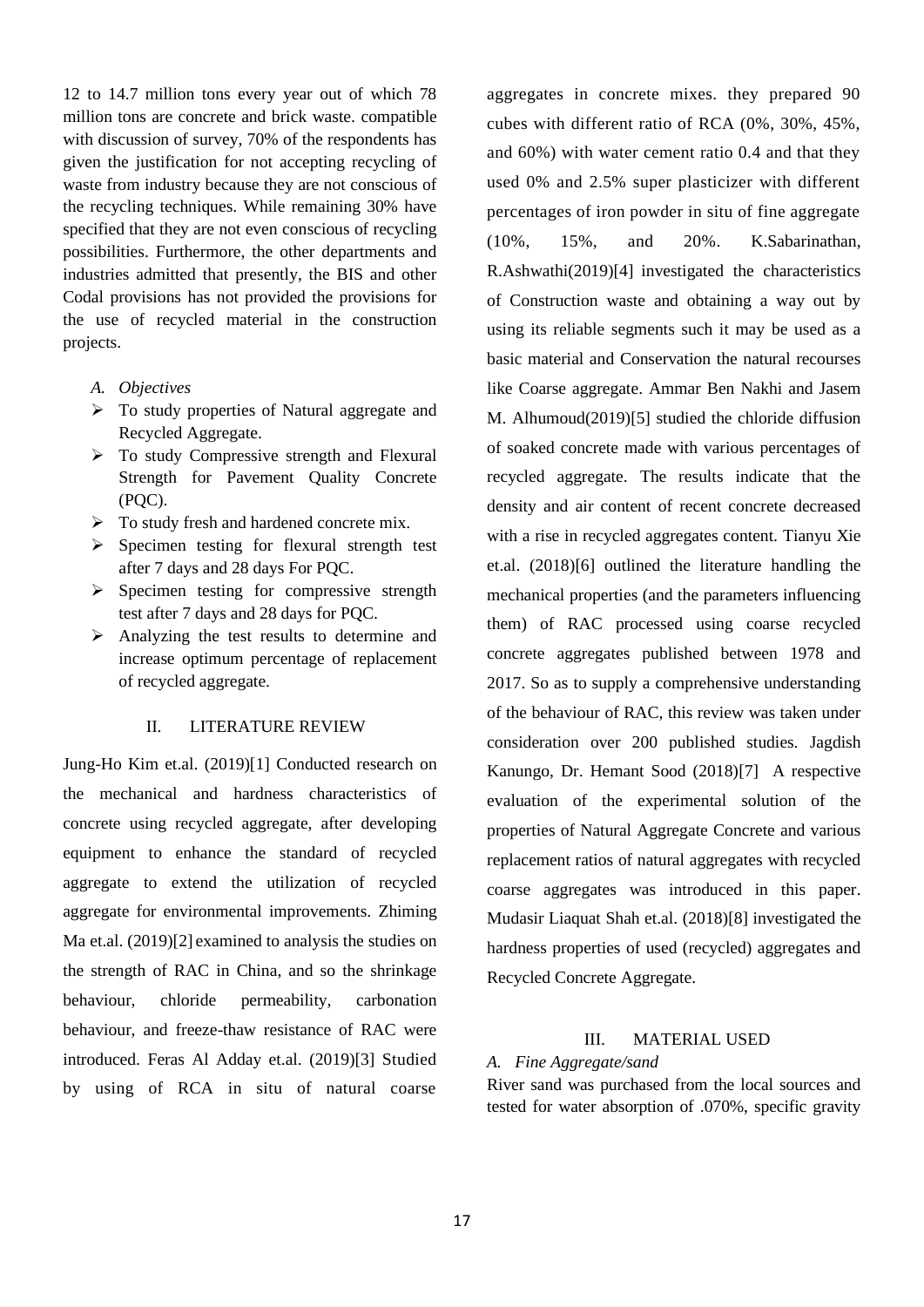was 2.76, free moisture content of .46% and gradation using sieve analysis. Sand use was of zone I sand as per IRC15:2011(Zone I).



Fig. 1 Sand

#### *B. Natural Aggregate*

The aggregates were used of nominal size of 10mm and 20mm in the ratio given in the respective code. The aggregates were purchased from the local sources and tested for water absorption, surface moisture content, specific gravity and gradation using sieve analysis.



Fig. 2 Natural Aggregate

#### *C. Recycled Aggregate*

We have collected recycled aggregate from material testing laboratory from crushed concrete cubes and beams (aged about 3 to 5 years old). Each of them were undergone a loading (direct compression or combined shear-bending) up to failure and the Source was a mix of concrete contained with various design characteristic strength (ranging from 25 MPa to 30 MPa).The RCA samples were collected reliable with the source and age of the parent concrete. After that we have crushed it in small pieces by crusher and manually then we have done gradation with the help of the sieves and get 10mm & 20mm RA.



Fig. 3 Crusher used for crushing



 Fig. 4 Recycled Aggregate extracted in nominal size

# *D. Cement*

Portland Pozzolana Cement of grade43 (PPC43) was used as per IS: 1489-part-1(1991). Cement tested for specific gravity was 3.25. The brand was Coromandel King Cement.

# *E. Admixture*

Admixture Polycarboxylate ether (PCE) is used to get required workability. Quantity of admixture used is different for different water-cement ratio and it is added by percent weight of cement in this case we have used admixture 2.0% by the weight of cement.

# *F. Water*

Potable water present in lab which is free from any type of impurity was used for casting.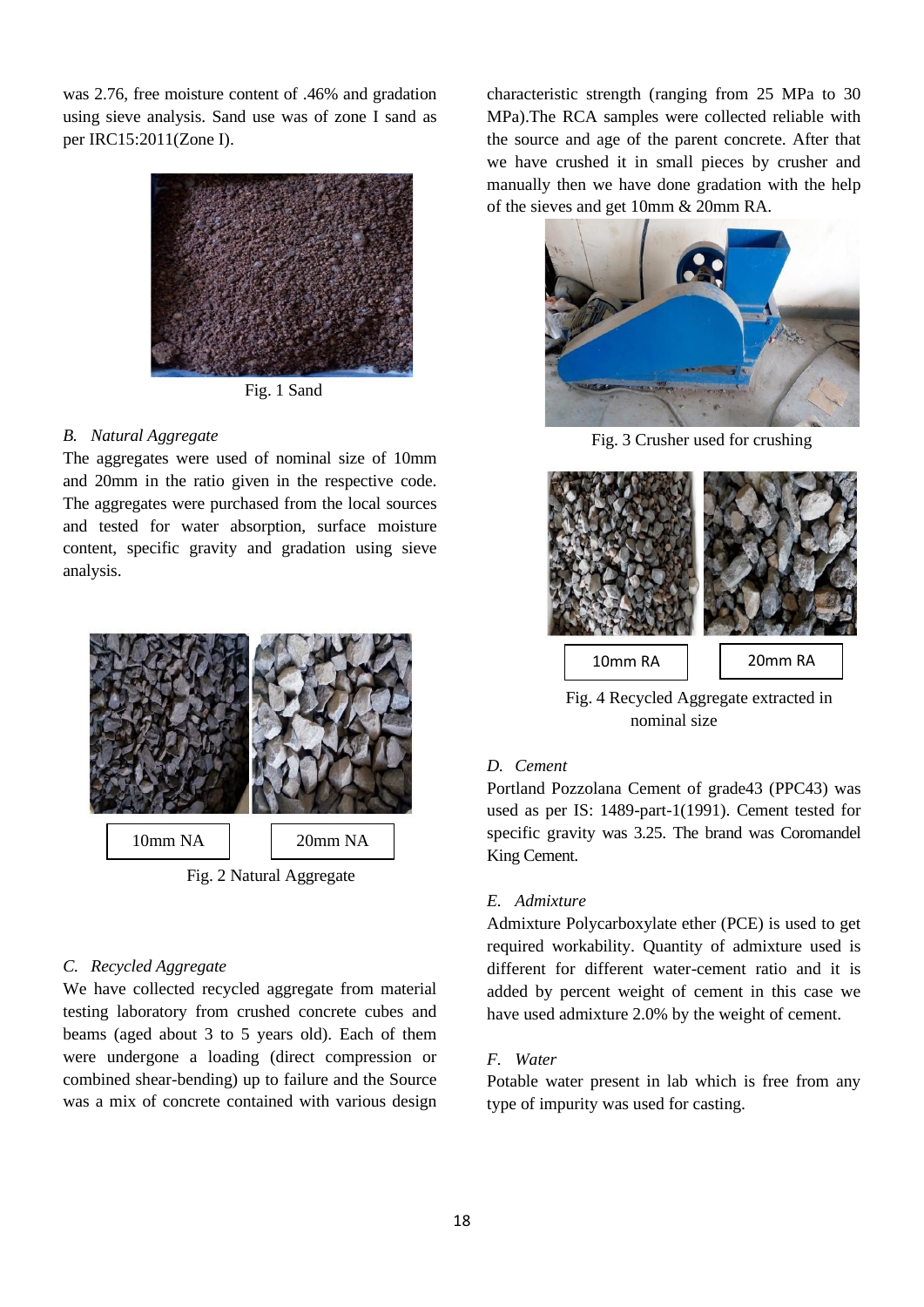| <b>Properties</b>                                   | <b>IS Code</b>      | <b>Recycled</b><br><b>Aggregate</b>               | <b>Natural</b><br><b>Aggregate</b>                     | Permissible<br>Limit    |
|-----------------------------------------------------|---------------------|---------------------------------------------------|--------------------------------------------------------|-------------------------|
| Specific<br>Gravity of<br>aggregates                | IS:2386<br>Part III | $10mm =$<br>2.50<br>$20 \text{mm} =$<br>2.68      | $10mm = 2.78$<br>$20mm = 2.82$                         | Range<br>$2.5 - 3.0$    |
| Aggregate<br>Impact<br>Value of<br>aggregates       | IS:2386<br>Part IV  | 38.30%                                            | 19.22%                                                 | 30% Max.<br>For $(CC)$  |
| Aggregate<br>Crushing<br>Value of<br>aggregates     | IS:2386<br>Part IV  | 30.14%                                            | 23.84%                                                 | 30% Max.<br>For<br>(CC) |
| Los Angeles<br>Abrasion<br>Value of<br>aggregates   | IS:2386<br>Part IV  | 21.92%                                            | 14.56%                                                 | 35% Max.<br>For<br>(CC) |
| Combined<br>Flakiness<br>and<br>Elongation<br>Index | IS: 2386<br>Part I  | 29.74%                                            | 28.22%                                                 | 35% Max.<br>For<br>(CC) |
| Water<br>Absorption<br>Value of<br>aggregates       | IS:2386<br>Part III | $10$ mm $=$<br>0.65%<br>$20 \text{mm} =$<br>0.62% | $10 \text{mm} =$<br>1.55%<br>$20 \text{mm} =$<br>1.20% | 2% Max.                 |

# Table I Comparison between the engineering properties of NA and RA

#### IV. TEST PERFORMED FOR PQC SAMPLES *A. Slump Test*

Slump Test was applied as per the rules of IS: 1199- 1959. The slump was taken for every mixing of concrete with 0%, 20%, 40%, 50%, 60%, 80% and 100% replacement of RCA. In which he slump results shows that concrete made with natural aggregates has greater value of slump while the slump of concrete made with 100% replacement of RCA has lower value

of slump. The low slump in RCA is caused because of high absorption of RCA which absorbs water during the blending process.

Table II Slump value at different % replacement of RA with NA

| <b>Sample</b>     | Slump value (mm) |
|-------------------|------------------|
| D0%               | 87               |
| D <sub>20</sub> % | 81               |
| D40%              | 73               |
| D50%              | 66               |
| D60%              | 57               |
| D80%              | 43               |
| D100%             | 31               |



Fig. 5 Graph for Slump value at different % replacement of RA with NA

# *B. Density of Concrete*

Density of hardened concrete is calculated by measuring the difference in weight of empty cube mould and weight of mould filled with fully compacted concrete and divided it with the dimensions (volume) of mould. Here the standard size of mould is 150x150x150mm.

# *C. Compressive Strength Test*

This test is carried out as per IS: 516-1959. In which we find out the compressive strength of concrete cubes after 7 days and 28 days of curing. Minimum of three sample of 150x150x150 mm must be tested for proper average reading. The loading rate per minute should be approximately 140  $\text{Kg/cm}^2$  for the sample of cubes. The compressive strength was determined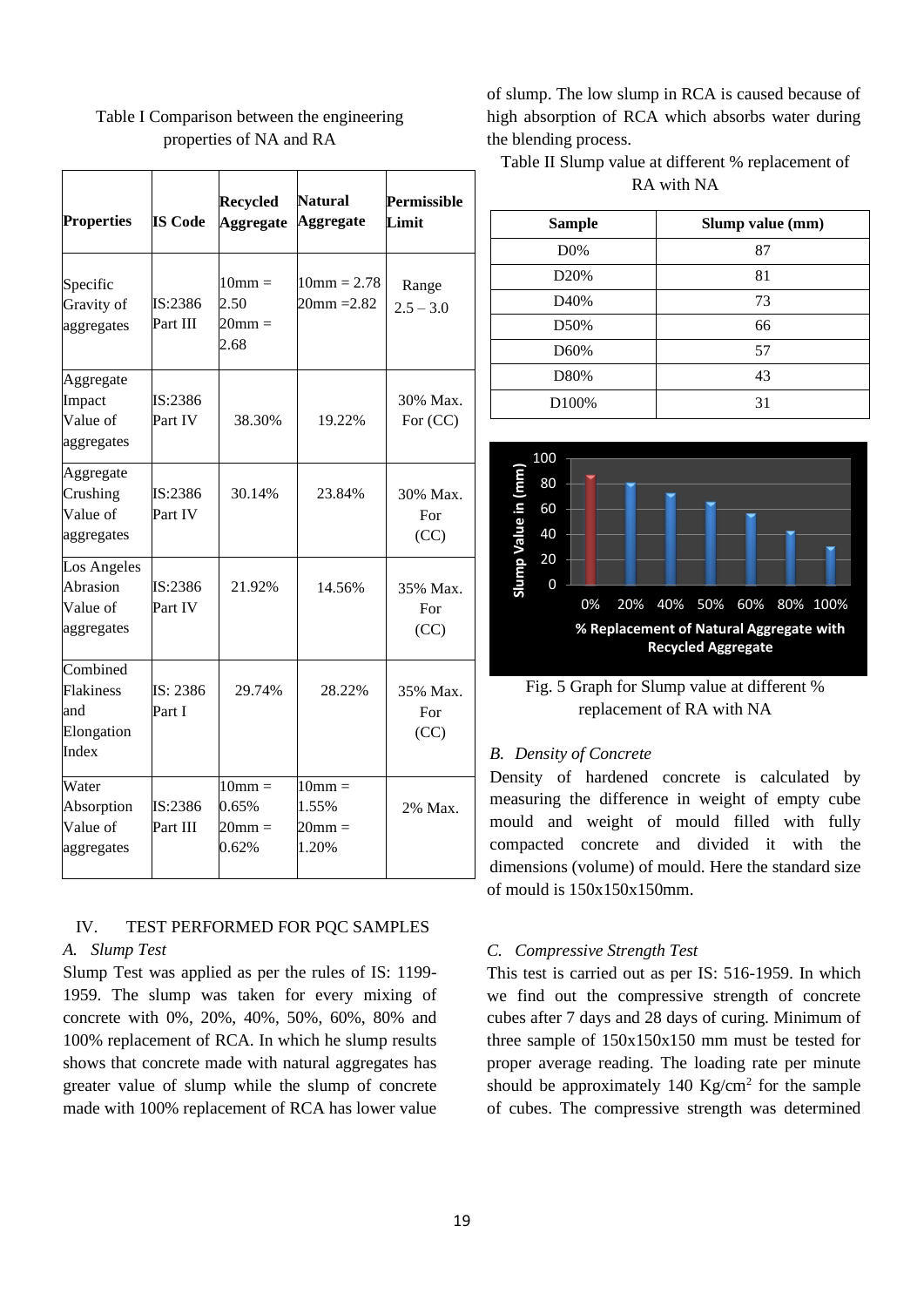by using the formula. P

$$
F =
$$

 $\overline{A}$ Where,  $F =$  Compressive strength of sample (MPa). P  $=$  Maximum load applied on the sample (N). A  $=$ Cross sectional area of the sample  $(mm^2)$ .



Fig. 6 Compressive strength testing machine

## *D. Flexural Strength Test*

This test is carried out as per IS: 516-1959. the standard size of beam samples 500x100x100 mm is used. The sample should be placed properly in the machine so that the load may be applied to the uppermost surface as cast in the mould. The load should be applied through the two similar rollers mounted at the supporting span spaced at 133.33 mm centre to centre. The load can be applied at a rate of loading of 400kg/min for the 15.0 cm samples of beam and at a rate of 180kg/min for the 10.0 cm samples of beam. The load is increased till the sample fails and also the maximum load applied to the sample during the test should be noted. The fractured faces of concrete and any different features within the kind of failure should be noted. Flexural Strength (Modulus of Rupture) is determined by using the formula.

> Modulus of Rupture  $=$ PL BD²

Where,  $P =$  Maximum load applied (N). L= Supported length.  $B = Width of beam sample.$   $D = Depth of$ beam sample.



Fig. 7 Flexural strength testing machine

# V. TEST RESULTS *A. Strength Test Results for 7 and 28days*

Table III Final Table b/w % Replacements and Compressive Strength for 7days

| <b>Sample</b>      | Compressive Strength @ 7<br>Days (MPa) |
|--------------------|----------------------------------------|
| D0%                | 29.98                                  |
| D20%               | 26.37                                  |
| D40%               | 23.32                                  |
| D50%               | 19.56                                  |
| D60%               | 14.81                                  |
| D80%               | 10.09                                  |
| D <sub>100</sub> % | 5.69                                   |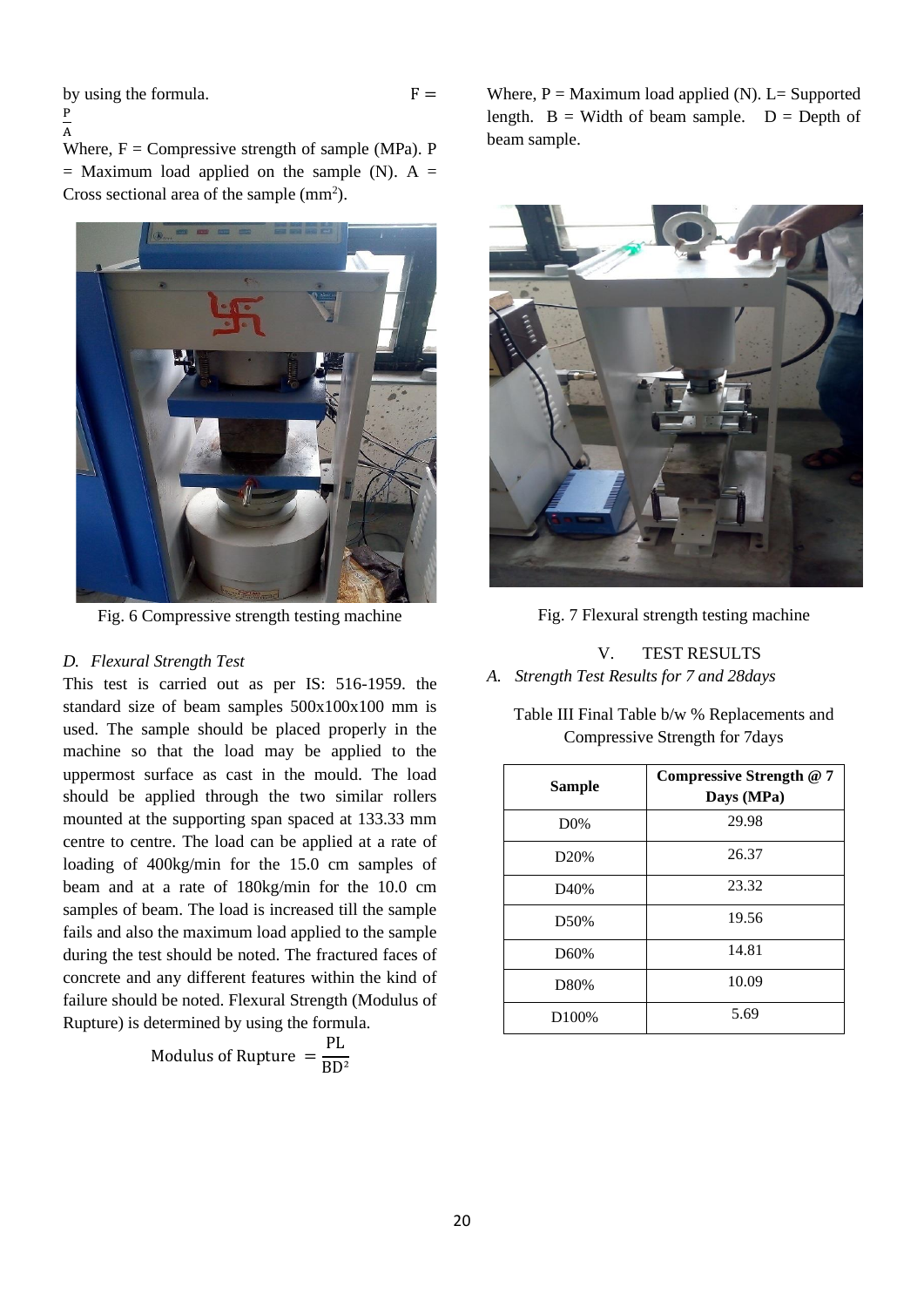

Fig. 8 Graph b/w % Replacement and compressive strength @ 7days

Table 4 Final Table b/w % Replacements and Compressive Strength for 28days

| <b>Sample</b>    | Compressive Strength @<br>28 Days (MPa) |
|------------------|-----------------------------------------|
| D0%              | 44.25                                   |
| D <sub>20%</sub> | 39.39                                   |
| D40%             | 35.87                                   |
| D50%             | 30.68                                   |
| D60%             | 23.22                                   |
| D80%             | 16.02                                   |
| D100%            | 9.44                                    |



Fig. 9 Graph b/w % Replacement and compressive strength @ 28days



- Fig. 10 Graph b/w % Replacement and compressive strength @ 7days and 28 days
- *B. Flexural Tensile Strength Test Results for 7 and 28days*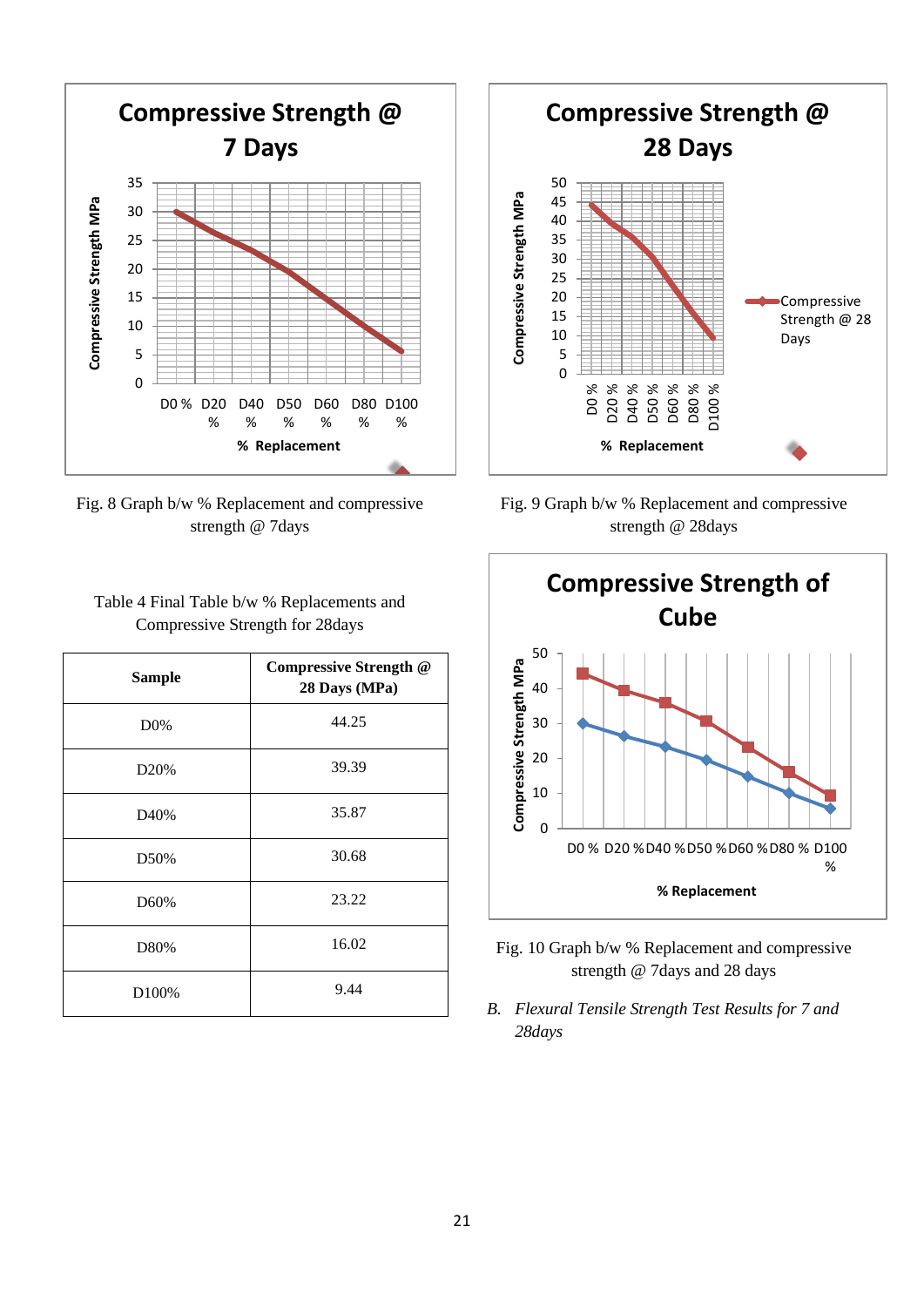| <b>Sample</b> | Flexural Strength @ 7<br>Days (MPa) |
|---------------|-------------------------------------|
| D0%           | 3.29                                |
| D20%          | 2.82                                |
| D40%          | 2.56                                |
| D50%          | 2.35                                |
| D60%          | 2.10                                |
| D80%          | 1.89                                |
| D100%         | 1.45                                |

Table 5 Final Table b/w % Replacements and Flexural Strength for 7days

| Table 6 Final Table b/w % Replacements and flexural |
|-----------------------------------------------------|
| strength for 28 days                                |

| <b>Sample</b>    | Flexural Strength @ 28<br>Days (MPa) |
|------------------|--------------------------------------|
| D0%              | 4.90                                 |
| D <sub>20%</sub> | 4.34                                 |
| D40%             | 3.91                                 |
| D50%             | 3.56                                 |
| D60%             | 3.21                                 |
| D80%             | 2.84                                 |
| D100%            | 2.15                                 |



Fig. 11 Graph b/w % Replacement and Flexural strength @ 7days



Fig. 12 Graph b/w % Replacement and Flexural strength @ 28days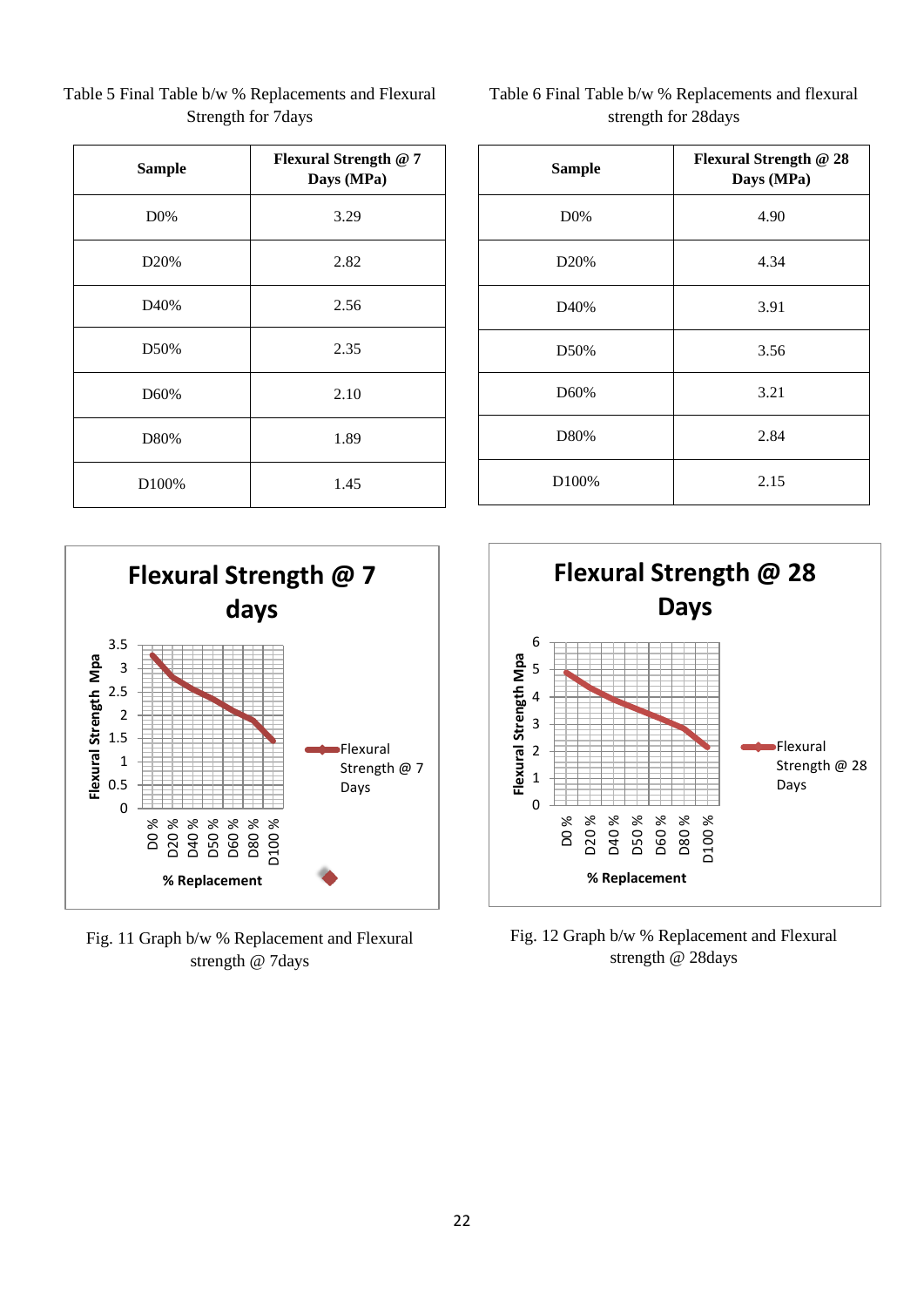



# VI. CONCLUSION

- The Aim of this project work was set out to work out the extent up to which the natural aggregates can be replaced with recycled aggregates in pavement quality concrete (PQC) for the sub base in Cement Concrete Road. The study has also sought to know the various parameters that are affected by replacement in Recycled Aggregate Concrete (RAC) and what is the behaviour of RAC.
- The main purpose of this project was to aim at sustainability by reusing waste demolished concrete or recycled aggregates up to the maximum possible extent without compromising the strength of the pavement quality concrete sub base. We firstly studied and compared the properties of natural aggregates with the recycled ones and checked whether the satisfy the code recommendations. Then samples were casted at each water content and across various percentages of replacement.
- The conclusions drawn from the above results are that use of up to 40-50% recycled aggregates can be permitted. The 28 days compressive strength remained within limits of average 28 days compressive strength of 3 samples not less than 30 MPa for 50% of recycled aggregates. Further increase in recycled aggregates resulted in a lower 28 days compressive strength and resulted in separation of cement paste from the mix which reduced strength.
- We can Replace Natural Aggregate with Recycled Aggregate up to 40-50% in PQC.

#### VII. FUTURE SCOPE

- Economy, serviceability and strength of concrete can be improved further by using the different materials at varying percentage of replacement with other natural materials. This may lead to protect the natural resources and other Environmental effects.
- The problems of landfills and dumping of this waste material may also be overcome and reduced.
- This present study work may also be extended for the design of codes required provisions for the recycled aggregate concrete conforming to that of normal concrete.
- The benefits of the use of recycled materials may lead to the reduction in the construction cost of the project and cost analysis may also be studied very well.

#### VIII. REFRENCES

[1]. Jung-Ho Kim et.al., "A Study on the Properties of Recycled Aggregate Concrete and Its Production Facilities", Journals of MDPI-AS2076-3921(2019) 1-21